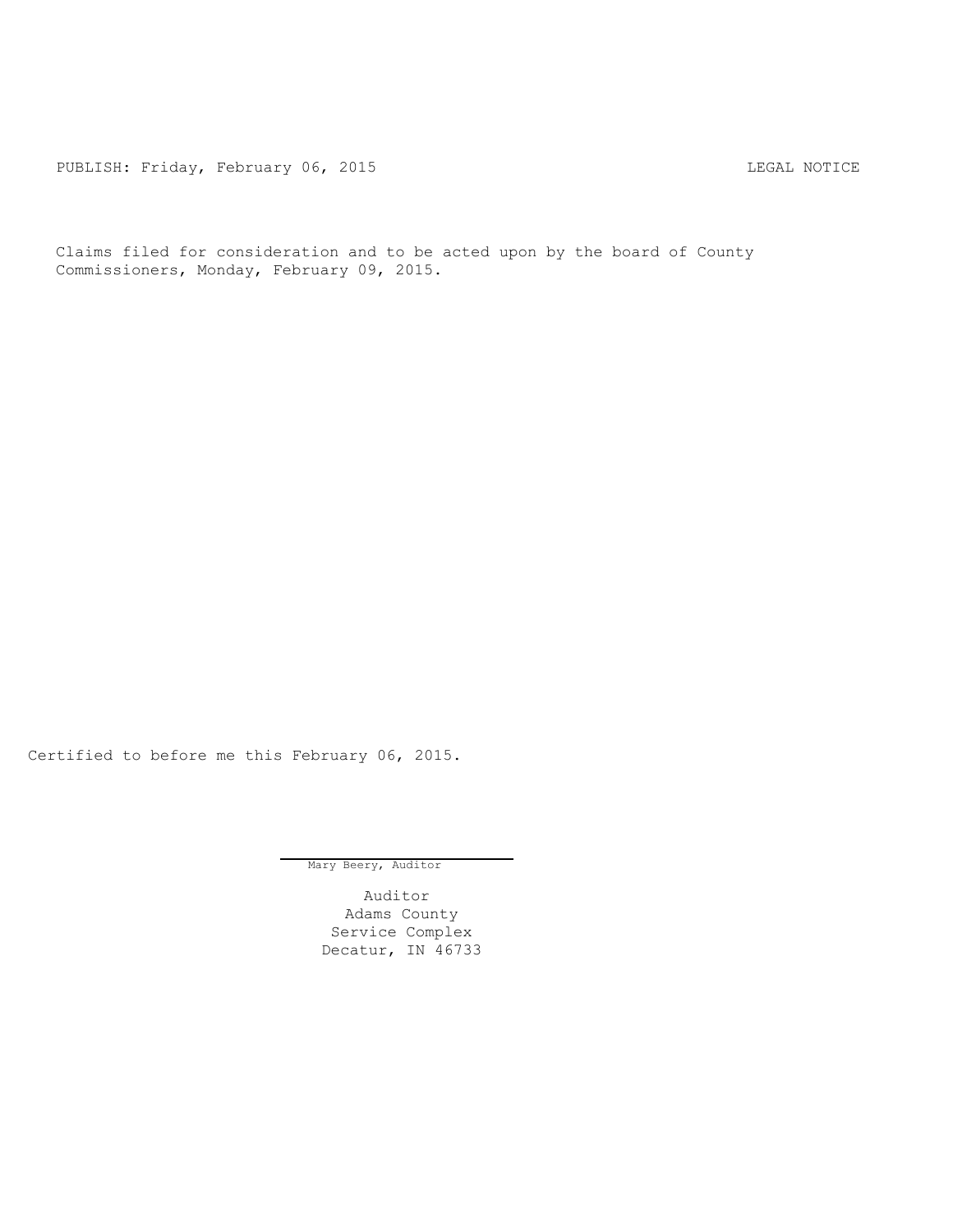

## **Claims Docket for Newspaper Adams County, Indiana**

## For Period: **1/13/2015** to **1/26/2015**

*313 W. Jefferson St. Decatur, IN 46733 (219) 724-2600*

## Date Claims to be Paid: **2/9/2015**

| <b>Vendor</b>                            | <u>Amount</u> | <b>Vendor</b>                    | <b>Amount</b> |
|------------------------------------------|---------------|----------------------------------|---------------|
| Adams County Council On Aging, Inc.      | 2,165.00      | Adams Memorial Hospital          | 31,448.70     |
| <b>AIT Laboratories</b>                  | 615.00        | Indiana Michigan Power           | 4,772.49      |
| Baker And Sons Plumbing &                | 567.90        | Beam, Longest, And Neff          | 130.03        |
| Berne Tri-Weekly News                    | 29.18         | Suburban Propane LP              | 10.00         |
| <b>Charles Bowers</b>                    | 2,333.33      | Chet's Pest Control              | 30.00         |
| Cintas Location #338                     | 54.35         | City Of Decatur                  | 2,389.55      |
| <b>Complete Printing Service</b>         | 361.86        | Computer Systems, Inc.           | 10,450.00     |
| Dealership Holdings LLC                  | 411.05        | Daniel Weber                     | 20.00         |
| David L. Sommer                          | 50.00         | Decatur Chamber Of Commerce      | 25.00         |
| Decatur Daily Democrat                   | 120.00        | <b>Decatur Dental Services</b>   | 102.70        |
| Decatur Tire Center                      | 621.34        | Douglas L. Bauman                | 102.00        |
| Gordon Food Service                      | 2,683.69      | Grimm's Auto                     | 46.90         |
| Haywood Printing Company                 | 492.18        | I.C.O. Training Fund             | 4.00          |
| Imaging Office Systems, I                | 6,800.00      | Indiana Stamp Company, Inc.      | 81.99         |
| Indiana State Coroners As                | 450.00        | <b>Innovative Concepts</b>       | 25.00         |
| Racquel Werich                           | 105.60        | Kiess Electric                   | 988.51        |
| Manatron Inc.                            | 10,236.98     | Mark S. Gresla, MD               | 420.25        |
| Maumee River Basin Commission            | 11,272.00     | Moser Motor Sales, Inc.          | 427.50        |
| Nipsco                                   | 4,383.46      | Park Center, Inc.                | 110.00        |
| Piqua Repair Inc.                        | 409.95        | Portland Motor Parts, Inc        | 249.72        |
| Quill Corporation                        | 78.03         | Rhonda L. McIntosh               | 69.67         |
| Ronnie L. Smitley                        | 100.00        | Roto-Rooter                      | 200.00        |
| Selking International                    | 641.75        | St. Joseph Health Systems, LLC   | 610.00        |
| Teryl R. Smith                           | 27.30         | Print Shop                       | 160.31        |
| West Payment Center                      | 849.00        | Witham Toxicology Laboratory     | 1,576.00      |
| CenturyLink                              | 611.39        | Mary Baker                       | 50.00         |
| Jay County REMC                          | 53.61         | Rekeweg, Shane                   | 20.00         |
| Lehman Auto Sales                        | 21.78         | Universal Metalcraft, Inc        | 585.00        |
| Don Myers Plumbing                       | 835.26        | Youth Opportunity Center, Inc    | 4,620.00      |
| Sungard OSSI                             | 37,700.00     | Indiana Recorders Association    | 473.96        |
| Bob's Locksmith Shop                     | 136.00        | Terry Debolt                     | 20.00         |
| Rhonda Kahlert                           | 32.35         | Michael M. Mahan                 | 20.00         |
| Chad W. Sprunger                         | 995.69        | Public Agency Training Co        | 695.00        |
| Zurcher's Best-One Tire & Auto Care, Inc | 267.32        | Tom Magnan/Special Needs         | 189.93        |
| Arthur J. Booth                          | 20.00         | <b>Expert Transmission</b>       | 1,913.38      |
| Harvest Land Co-op                       | 456.19        | Wal-Mart                         | 217.34        |
| Adams County Truck Repair, Inc.          | 2,140.36      | Advanced Imaging Solutions, Inc. | 41.65         |
| OnlyInternet.Net Broadband & Wireless    | 306.00        | Leslie W. Marckel                | 20.00         |
| Indiana County Surveyor's Association    | 50.00         | Michael G. Werling               | 835.00        |
| Kim A. Fruechte                          | 20.00         | Troyer's Market LLC              | 2,094.45      |
| Indiana Nena                             | 229.00        | Harris Computer Systems          | 140.03        |
| Gledhill Road Machinery Company          | 1,690.30      | <b>Uricks Trucking</b>           | 880.00        |
| <b>ESRI</b>                              | 35,000.00     | Geneva Chamber of Commerce       | 75.00         |
| Bi-County Services, Inc                  | 3,276.00      | Forms Management Group, Inc.     | 476.06        |
| Deborah A. Schantz                       | 143.80        | Daniel J. Michaels               | 20.00         |
| Henry R. Mayer                           | 20.00         | Nick Bauman                      | 20.00         |
| Extinguisher Co. No. 1                   | 139.28        | Verizon Wireless                 | 4,271.14      |
| <b>Stationair's Express</b>              | 2,054.51      | Landon Patterson                 | 1,748.46      |
|                                          |               |                                  |               |